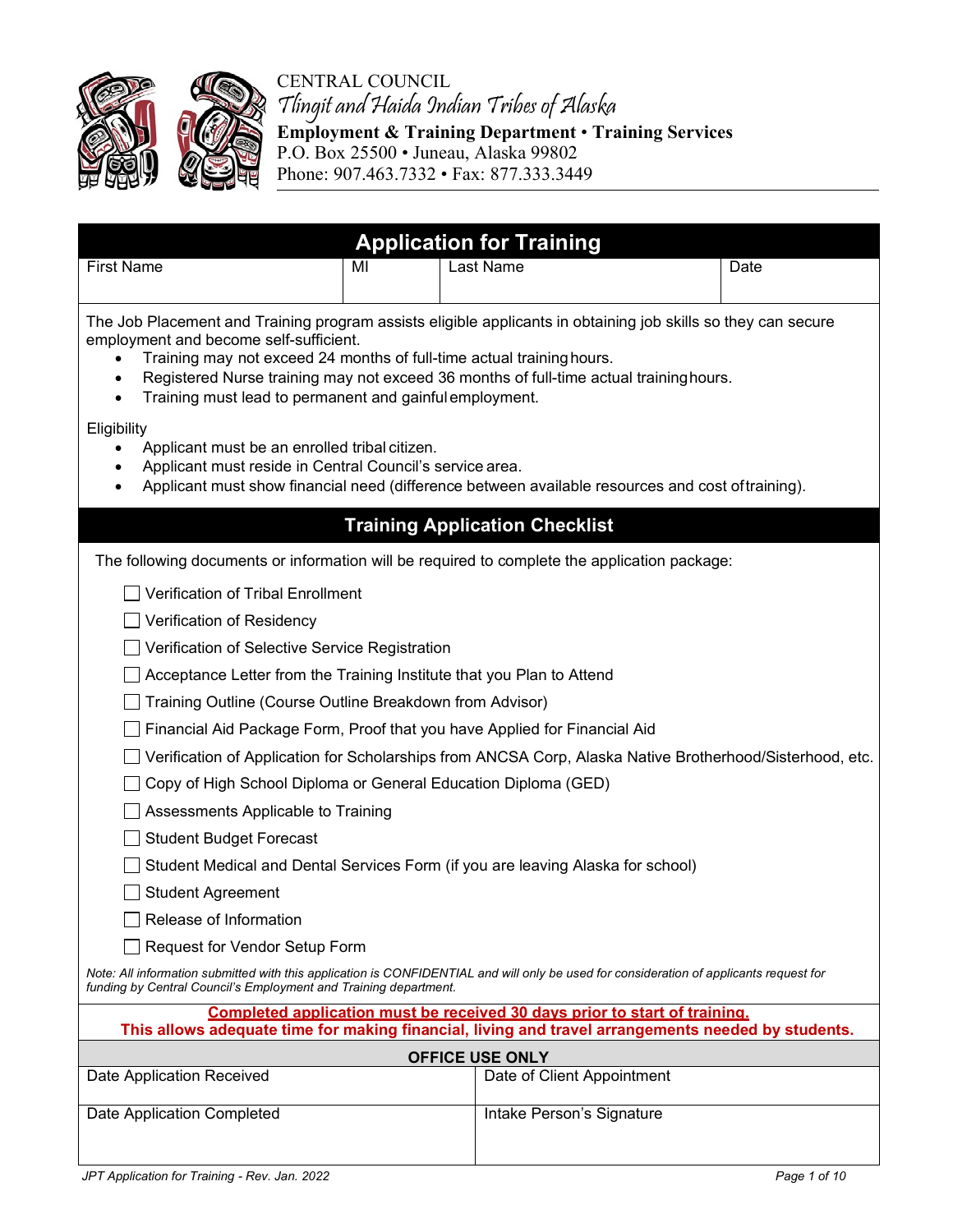|                                                        |          |                    | <b>Applicant Personal Information</b>                                                                                                                                                                                          |            |                                                                                                                                                                    |      |                   |
|--------------------------------------------------------|----------|--------------------|--------------------------------------------------------------------------------------------------------------------------------------------------------------------------------------------------------------------------------|------------|--------------------------------------------------------------------------------------------------------------------------------------------------------------------|------|-------------------|
| Name (First, Middle, Last)                             |          |                    |                                                                                                                                                                                                                                |            | Social Security Number                                                                                                                                             |      |                   |
|                                                        |          |                    |                                                                                                                                                                                                                                |            |                                                                                                                                                                    |      |                   |
| Home Address (Physical)                                |          |                    | City                                                                                                                                                                                                                           |            | <b>State</b>                                                                                                                                                       |      | Zip Code          |
| <b>Mailing Address</b>                                 |          |                    | City                                                                                                                                                                                                                           |            | State                                                                                                                                                              |      | Zip Code          |
|                                                        |          |                    |                                                                                                                                                                                                                                |            |                                                                                                                                                                    |      |                   |
| Prior Physical Address (if moved in last year)         |          |                    | City                                                                                                                                                                                                                           |            | State                                                                                                                                                              |      | Zip Code          |
| Home Phone                                             |          | Cell Phone         |                                                                                                                                                                                                                                |            | <b>Email Address</b>                                                                                                                                               |      |                   |
| <b>Emergency Contact Name</b>                          |          | Relationship       |                                                                                                                                                                                                                                |            | <b>Message Phone</b>                                                                                                                                               |      |                   |
|                                                        |          |                    |                                                                                                                                                                                                                                |            |                                                                                                                                                                    |      |                   |
| <b>Marital Status</b>                                  |          | Race/Ethnic Group  | Alaska Native / American Indian                                                                                                                                                                                                |            | Citizenship<br><b>US Citizen</b>                                                                                                                                   |      |                   |
| Single                                                 | Married  |                    |                                                                                                                                                                                                                                |            |                                                                                                                                                                    |      |                   |
| Separated                                              | Divorced |                    | Other: and the state of the state of the state of the state of the state of the state of the state of the state of the state of the state of the state of the state of the state of the state of the state of the state of the |            | Other:                                                                                                                                                             |      |                   |
| What Federally Recognized Tribe are you enrolled with? |          |                    |                                                                                                                                                                                                                                |            | <b>Tribal Enrollment Number</b>                                                                                                                                    |      |                   |
|                                                        |          |                    | <b>Household Members</b>                                                                                                                                                                                                       |            |                                                                                                                                                                    |      |                   |
|                                                        |          |                    |                                                                                                                                                                                                                                |            |                                                                                                                                                                    |      |                   |
|                                                        |          |                    |                                                                                                                                                                                                                                |            | List <b>ALL PERSONS</b> living in the household – if you need more space, please use the back of this page.                                                        |      |                   |
|                                                        |          |                    |                                                                                                                                                                                                                                |            | Race information is optional. Benefits are given without regard to race, color or national origin. Your answers will not affect your eligibility or benefit mount. |      |                   |
|                                                        |          | Relationship       |                                                                                                                                                                                                                                |            | Gender                                                                                                                                                             |      | <b>US Citizen</b> |
| <b>Name</b>                                            |          | (NR = Not Related) | Date of Birth                                                                                                                                                                                                                  | <b>SSN</b> | (M/F)                                                                                                                                                              | Race | Yes/No            |
|                                                        |          |                    |                                                                                                                                                                                                                                |            |                                                                                                                                                                    |      |                   |
|                                                        |          |                    |                                                                                                                                                                                                                                |            |                                                                                                                                                                    |      |                   |
|                                                        |          |                    |                                                                                                                                                                                                                                |            |                                                                                                                                                                    |      |                   |
|                                                        |          |                    |                                                                                                                                                                                                                                |            |                                                                                                                                                                    |      |                   |
|                                                        |          |                    |                                                                                                                                                                                                                                |            |                                                                                                                                                                    |      |                   |
|                                                        |          |                    |                                                                                                                                                                                                                                |            |                                                                                                                                                                    |      |                   |
|                                                        |          |                    |                                                                                                                                                                                                                                |            |                                                                                                                                                                    |      |                   |
|                                                        |          |                    |                                                                                                                                                                                                                                |            |                                                                                                                                                                    |      |                   |
|                                                        |          |                    |                                                                                                                                                                                                                                |            |                                                                                                                                                                    |      |                   |
|                                                        |          |                    |                                                                                                                                                                                                                                |            |                                                                                                                                                                    |      |                   |
|                                                        |          |                    |                                                                                                                                                                                                                                |            |                                                                                                                                                                    |      |                   |
|                                                        |          |                    |                                                                                                                                                                                                                                |            |                                                                                                                                                                    |      |                   |
|                                                        |          |                    |                                                                                                                                                                                                                                |            |                                                                                                                                                                    |      |                   |
| Race: (You may select more than one race)              |          |                    |                                                                                                                                                                                                                                |            |                                                                                                                                                                    |      |                   |
| AN = Alaska Native AI = American Indian                |          |                    |                                                                                                                                                                                                                                |            | $WH = White$ BL = Black or African American AS = Asian PI = Native Hawaiian or Pacific Islander                                                                    |      |                   |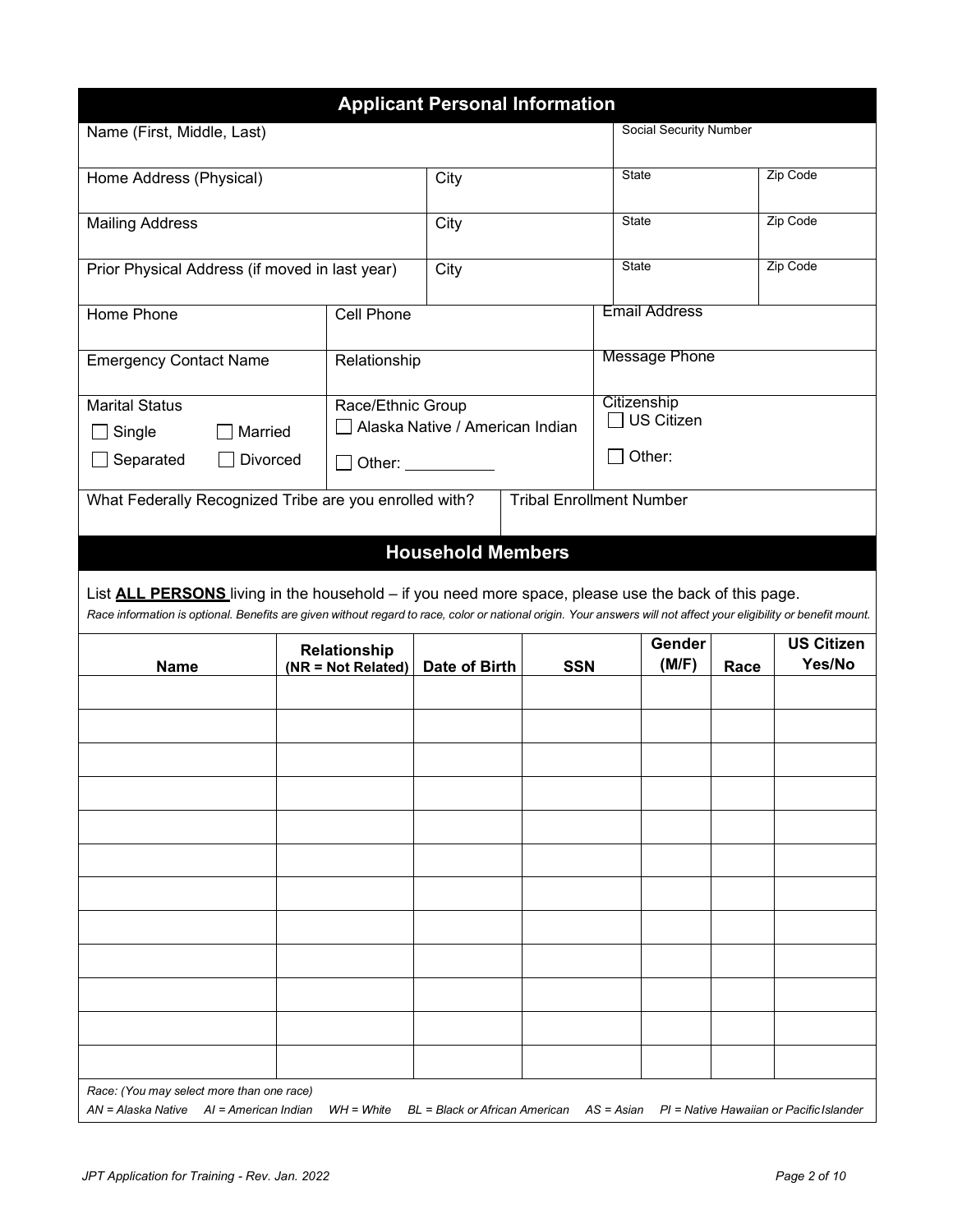| <b>Academic Information</b>                                                                                                    |  |  |  |  |  |
|--------------------------------------------------------------------------------------------------------------------------------|--|--|--|--|--|
| <b>High School</b><br>Name and Location of High School<br><b>Graduation Date</b>                                               |  |  |  |  |  |
| GED<br>Name and Location where GED was obtained<br><b>Graduation Date</b>                                                      |  |  |  |  |  |
| College/Vocational<br>Name and Location of School<br>Type of Degree<br><b>Graduation Date</b>                                  |  |  |  |  |  |
| <b>Skills and Abilities</b>                                                                                                    |  |  |  |  |  |
| If yes, which Union?<br>Are you a member of a Union?                                                                           |  |  |  |  |  |
| List any volunteer experience you have done or are currently doing:                                                            |  |  |  |  |  |
| List any tools, machinery, equipment, or computer software you can operate/repair:                                             |  |  |  |  |  |
|                                                                                                                                |  |  |  |  |  |
| Have you ever received any type of service from Central Council?<br>Yes<br><b>No</b>                                           |  |  |  |  |  |
| Adult Vocational Training - If yes, when and from what office?                                                                 |  |  |  |  |  |
| Higher Education - If yes, when and from what office?                                                                          |  |  |  |  |  |
| Vocational Rehabilitation - If yes, when and from what office?                                                                 |  |  |  |  |  |
| TANF - If yes, when and from what office?                                                                                      |  |  |  |  |  |
| General Assistance, If yes, when and from what office?                                                                         |  |  |  |  |  |
| <b>School/Training Information</b>                                                                                             |  |  |  |  |  |
| Name of Educational Institution you plan on attending:                                                                         |  |  |  |  |  |
| School Mailing Address:                                                                                                        |  |  |  |  |  |
| Have you applied? Ses<br>Have you been accepted? $\Box$ Yes<br>No<br>$\vert$ No                                                |  |  |  |  |  |
| Class Standing:  <br>Sophomore<br>Senior<br>Freshman<br>Junior                                                                 |  |  |  |  |  |
| <b>Training Class</b><br>Enrollment Status: U<br>Full-Time (at least 12 credits)<br>Part-Time (at least 6 credits)             |  |  |  |  |  |
| Semesters: (check each semester you will attend)<br>Fall<br>Summer<br>Spring                                                   |  |  |  |  |  |
| Associate of Applied Science<br><b>Vocational Training Certificate</b><br>Expected Degree or Certificate:<br>Associate of Arts |  |  |  |  |  |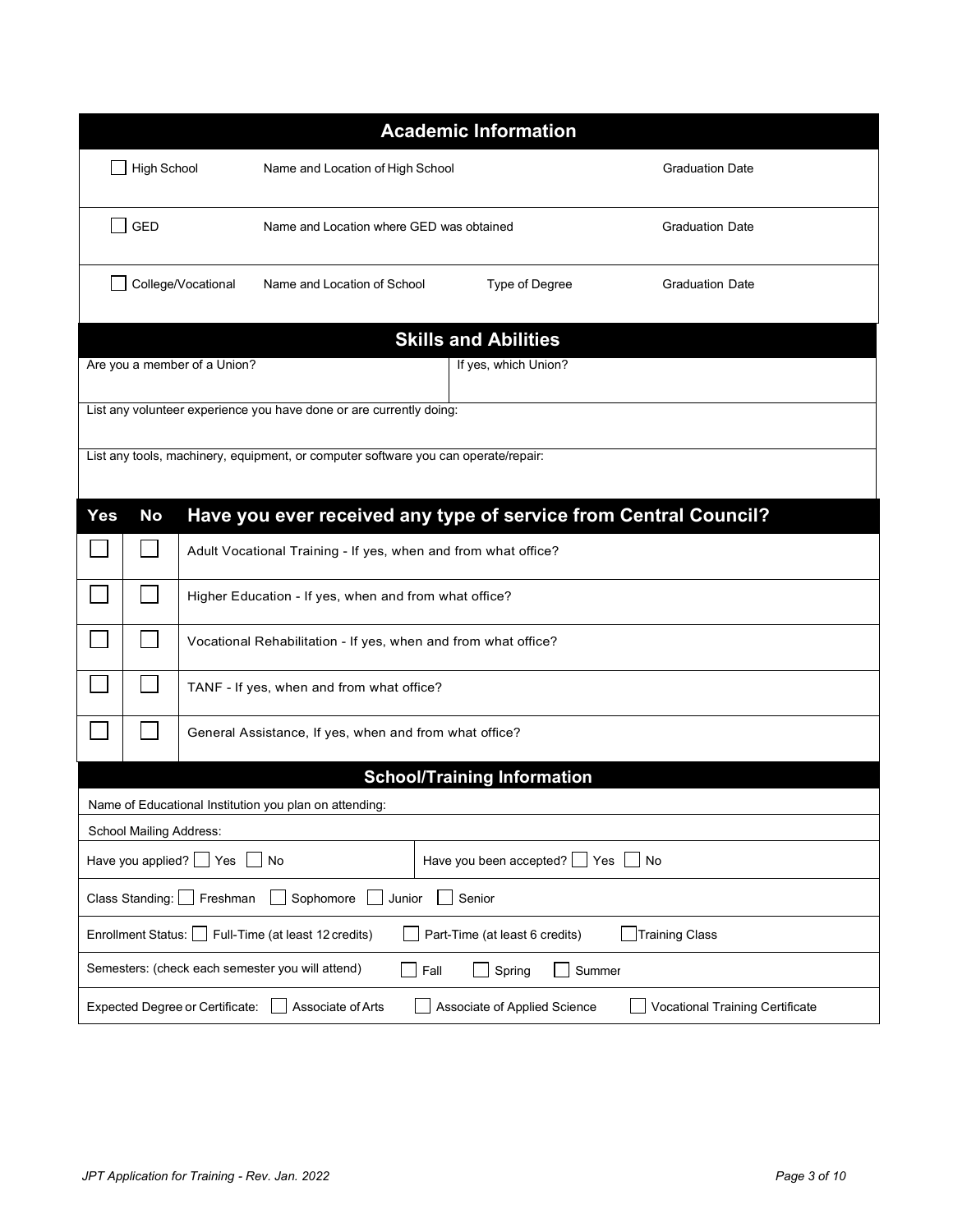|                                                                                                                   | <b>Individual Employment Plan (IEP)</b>                                                                                                                                           |  |  |  |  |
|-------------------------------------------------------------------------------------------------------------------|-----------------------------------------------------------------------------------------------------------------------------------------------------------------------------------|--|--|--|--|
|                                                                                                                   | Please answer all questions in two (2) sentences or more; this will help us to assist you better. You are<br>welcome to use the back of this page if you need more room to write. |  |  |  |  |
| 1. Briefly outline your long-term employment goals:                                                               |                                                                                                                                                                                   |  |  |  |  |
|                                                                                                                   |                                                                                                                                                                                   |  |  |  |  |
|                                                                                                                   |                                                                                                                                                                                   |  |  |  |  |
|                                                                                                                   |                                                                                                                                                                                   |  |  |  |  |
| 2. What are current barriers preventing you from obtaining full time employment?                                  |                                                                                                                                                                                   |  |  |  |  |
| <b>Education / Training</b>                                                                                       |                                                                                                                                                                                   |  |  |  |  |
| <b>Financial Assistance for Education</b>                                                                         |                                                                                                                                                                                   |  |  |  |  |
| Living expenses                                                                                                   |                                                                                                                                                                                   |  |  |  |  |
| Transportation                                                                                                    |                                                                                                                                                                                   |  |  |  |  |
|                                                                                                                   |                                                                                                                                                                                   |  |  |  |  |
| 4. Who is the potential employer for this type of employment in your community?                                   |                                                                                                                                                                                   |  |  |  |  |
|                                                                                                                   |                                                                                                                                                                                   |  |  |  |  |
| 5. Upon completion of your training, which additional resources/services would assist you in obtaining your goal? |                                                                                                                                                                                   |  |  |  |  |
| Job Skills Workshop<br>Juneau Job Center                                                                          |                                                                                                                                                                                   |  |  |  |  |
| ALEXsys (Alaska Labor Exchange System) - Job                                                                      |                                                                                                                                                                                   |  |  |  |  |
| <b>Search Career Assessment Tests</b>                                                                             |                                                                                                                                                                                   |  |  |  |  |
| <b>Financial Literacy</b>                                                                                         |                                                                                                                                                                                   |  |  |  |  |
| <b>Applicant Signature</b>                                                                                        | Date                                                                                                                                                                              |  |  |  |  |
| Parent/Guardian Signature (if applicable)                                                                         | Date                                                                                                                                                                              |  |  |  |  |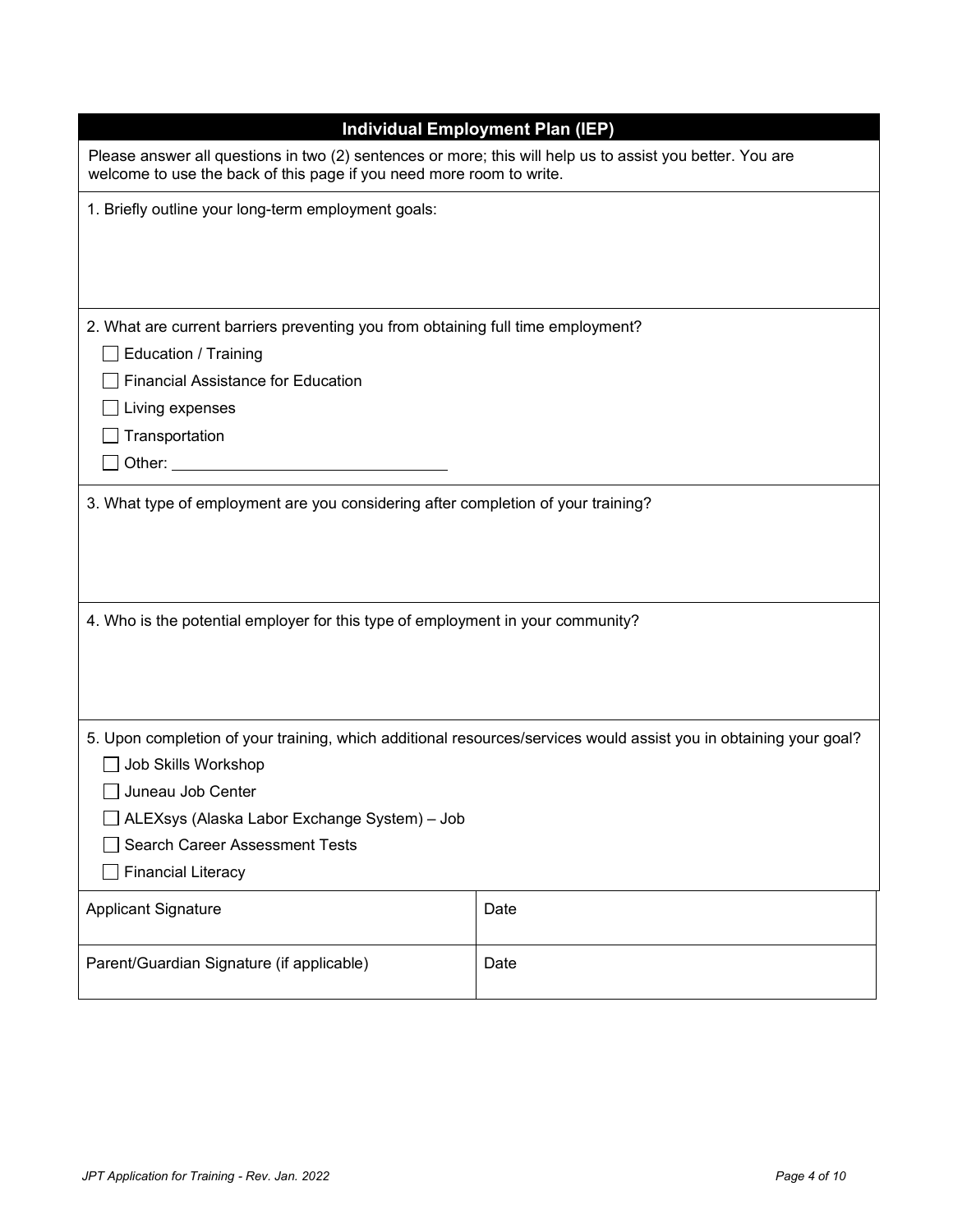| <b>Student Budget Forecast</b> |                         |                        |                                                          |                                  |                     |               |
|--------------------------------|-------------------------|------------------------|----------------------------------------------------------|----------------------------------|---------------------|---------------|
| <b>First Name</b>              | MI                      |                        | Last Name                                                |                                  |                     |               |
| Name of School                 | <b>Start Date</b>       |                        | <b>End Date</b>                                          |                                  | <b>Phone Number</b> |               |
| <b>School Mailing Address</b>  |                         | City                   |                                                          | <b>State</b>                     |                     | Zip Code      |
| <b>Type of Vocation</b>        |                         |                        |                                                          | <b>Length of Training Period</b> |                     |               |
|                                |                         |                        | Estimate your Expenses and Resources for the School Year |                                  |                     |               |
| <b>Expenses</b>                | <b>Amount</b>           |                        | <b>Resources</b>                                         |                                  |                     | <b>Amount</b> |
| <b>Fall Tuition</b>            |                         |                        | <b>Student Contribution</b>                              |                                  |                     |               |
| <b>Winter Tuition</b>          |                         |                        | <b>Parental Contribution</b>                             |                                  |                     |               |
| <b>Spring Tuition</b>          |                         |                        | <b>Veteran's Benefits</b>                                |                                  |                     |               |
| <b>Summer Tuition</b>          |                         |                        | <b>Social Security Benefits</b>                          |                                  |                     |               |
| Transportation                 | Scholarships            |                        |                                                          |                                  |                     |               |
| Room and Board                 | Salary (Part-Time)      |                        |                                                          |                                  |                     |               |
| <b>Books</b>                   | Spouse's Income         |                        |                                                          |                                  |                     |               |
| Fees                           | Alaska Student Loan     |                        |                                                          |                                  |                     |               |
| Supplies                       |                         |                        | National Direct Student Loan                             |                                  |                     |               |
| Tools                          |                         |                        | SOA Incentive Grant (SEIG)                               |                                  |                     |               |
| Medical/Dental/Vision          |                         |                        | <b>ANSCA Corporation Grant</b>                           |                                  |                     |               |
| <b>Child Care</b>              |                         |                        | <b>ANB/ANS Education Grant</b>                           |                                  |                     |               |
| <b>Related Costs</b>           |                         |                        | <b>Other Resources</b>                                   |                                  |                     |               |
| Personal Appearance            |                         |                        | <b>Other Resources</b>                                   |                                  |                     |               |
| <b>Other Expenses</b>          |                         | <b>Other Resources</b> |                                                          |                                  |                     |               |
| <b>Total Expenses:</b>         | <b>Total Resources:</b> |                        |                                                          |                                  |                     |               |
| <b>TOTAL UNMET NEED</b>        |                         |                        |                                                          |                                  |                     |               |
| <b>Total Resources:</b>        |                         |                        | Comments                                                 |                                  |                     |               |
| <b>Total Expenses:</b>         |                         |                        | <b>Comments</b>                                          |                                  |                     |               |
| <b>Total Unmet Need:</b>       |                         |                        | Comments                                                 |                                  |                     |               |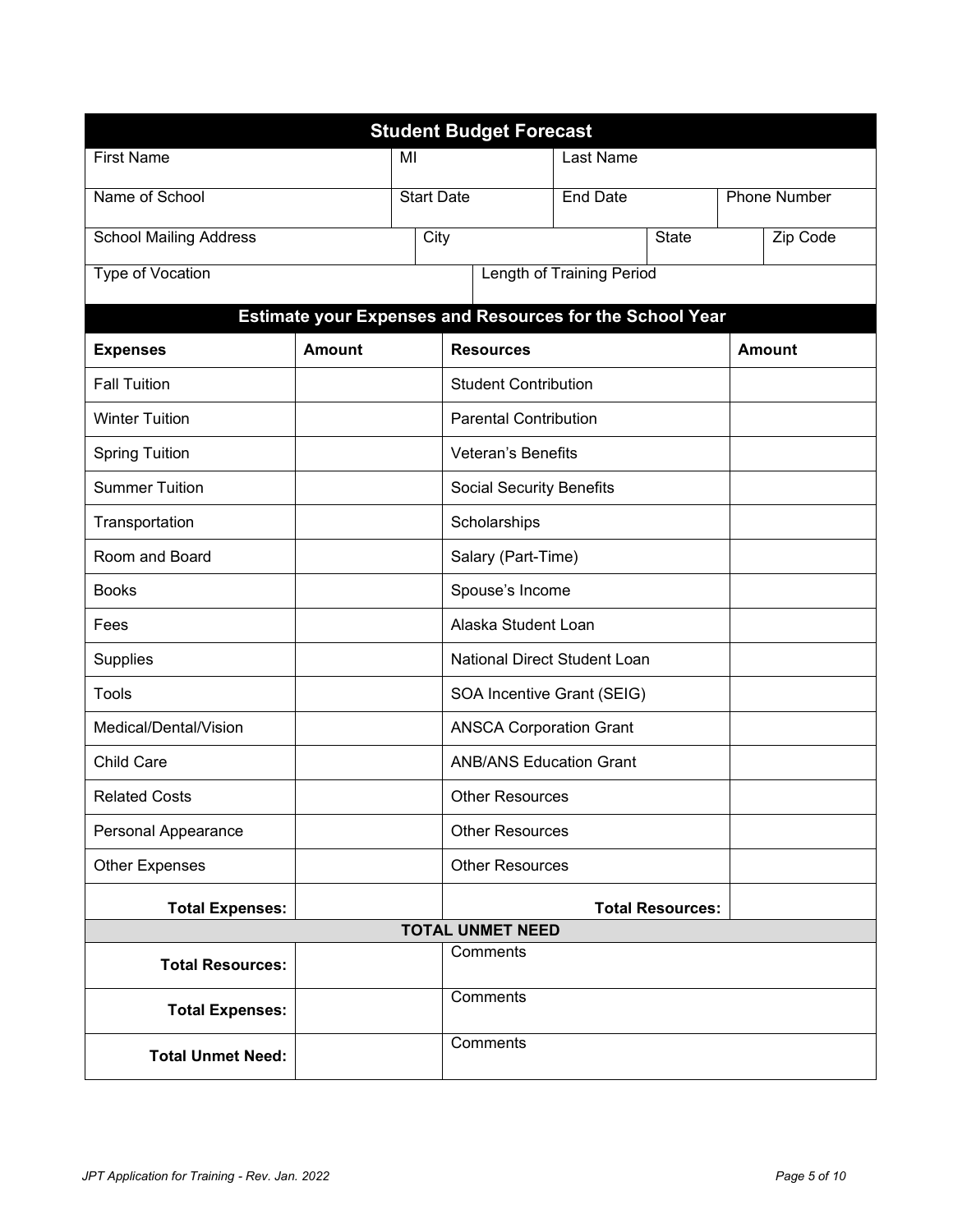

CENTRAL COUNCIL Tlingit and Haida Indian Tribes of Alaska **Employment & Training Department** • **Training Services**  P.O. Box 25500 • Juneau, Alaska 99802 Phone: 907.463.7332 • Fax: 877.333.3449

## **Student Medical and Dental Services**

#### *PLEASE KEEP A COPY FOR YOUR RECORDS AND SUBMIT ONE TO THE ADMISSION'S OFFICE ONCE YOU REACH SCHOOL.*

Students attending school outside the State of Alaska will have their medical and dental care provided by:

**Alaska Native Medical Center ATTN: Contract Health Care**  4315 Diplomacy Drive Anchorage, Alaska 99508 Phone: 800.478.1636 or 907.729.2480 Fax: 907.729.2483

In order for us to assist you, it is important that you complete all paperwork in a timely manner. Please do the following if you have a medical emergency while attending school outside the State of Alaska:

- 1. Ask your school to send a letter to Contract Health Care. Your letter should state how long you'll be attending school, when will you complete school, and the letter must state you are a full-time student, this should be updated **EVERY** term or if you transfer schools.
- 2. Send a copy of your tribal enrollment card, Valid State of Alaska identification or driver's license, copyof airline ticket or itinerary, or ferry system ticket, to Contract HealthCare.
- 3. Temporary mailing address and contact telephone number while attendingschool.
- 4. Contact Contract Health Care within 72 hours of an emergency.

| <b>STUDENT INFORMATION</b>                                                                                                                                                                                                                                            |      |                                              |       |                          |  |  |
|-----------------------------------------------------------------------------------------------------------------------------------------------------------------------------------------------------------------------------------------------------------------------|------|----------------------------------------------|-------|--------------------------|--|--|
| <b>First Name</b>                                                                                                                                                                                                                                                     | MI   | Last Name                                    |       | <b>Enrollment Number</b> |  |  |
| <b>Mailing Address</b>                                                                                                                                                                                                                                                |      | City                                         | State | Zip Code                 |  |  |
| Name of School                                                                                                                                                                                                                                                        |      |                                              |       |                          |  |  |
| <b>School Mailing Address</b>                                                                                                                                                                                                                                         |      | City                                         | State | Zip Code                 |  |  |
|                                                                                                                                                                                                                                                                       |      | <b>CERTIFICATION</b>                         |       |                          |  |  |
| I certify that I have read the above information and understand that Central Council Tlingit & Haida Indian<br>Tribes of Alaska's Employment and Training Department is not responsible for any medical or dental<br>expenses I may incur while I'm attending school. |      |                                              |       |                          |  |  |
| <b>Applicant Signature</b>                                                                                                                                                                                                                                            | Date | Parent/Guardian Signature<br>(If Applicable) | Date  |                          |  |  |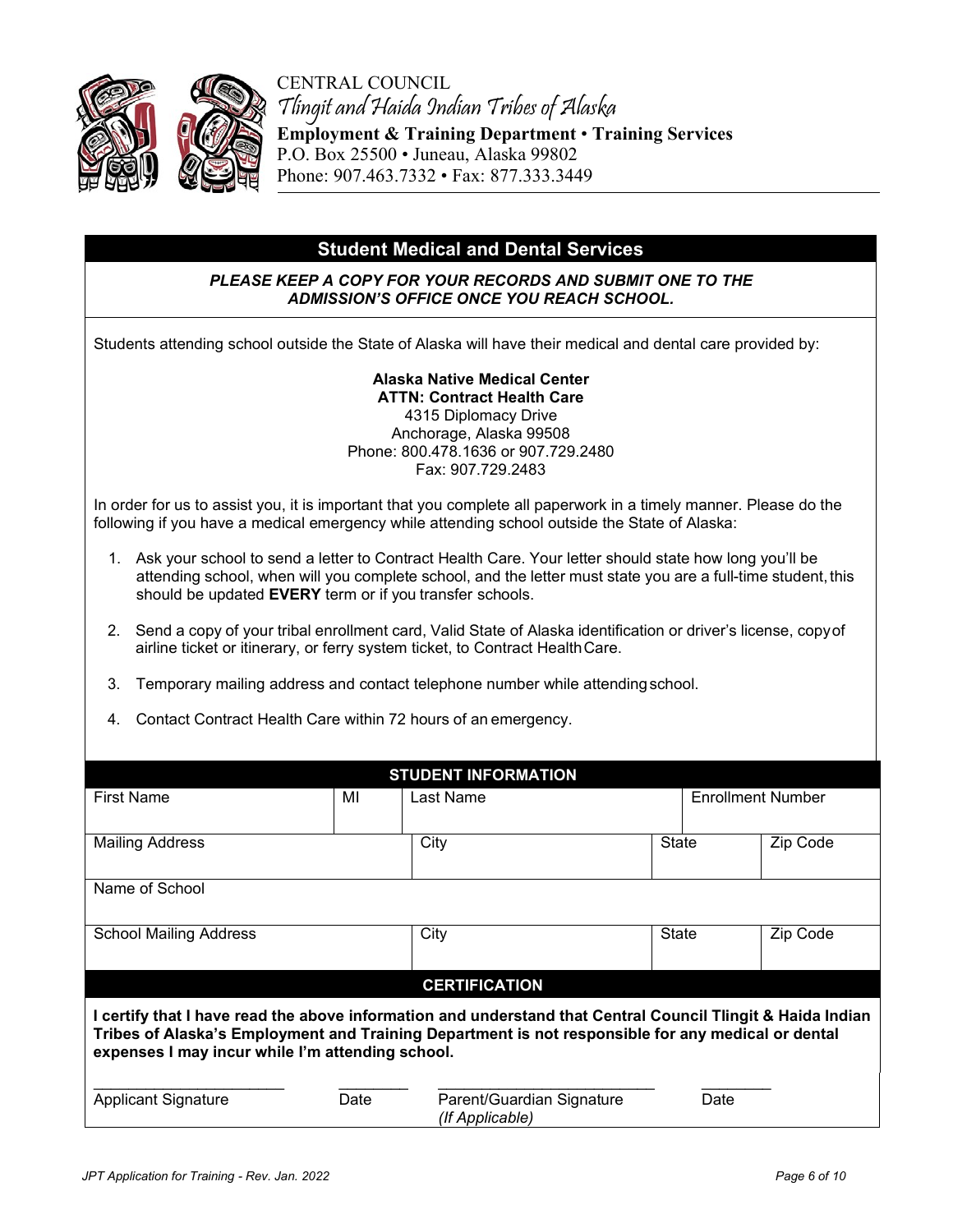



Tlingit and Haida Indian Tribes of Alaska **Employment & Training Department** • **Training Services**  P.O. Box 25500 • Juneau, Alaska 99802 Phone: 907.463.7332 • Fax: 877.333.3449

### **Student Agreement**

- 1. I understand that the Training Assistance program is a **Supplemental** program, and that I need to applyfor other Financial Aid. I will ask Financial Aid to send a *Needs Analysis* to Central Council Tlingit & Haida Indian Tribes of Alaska's Employment and Training department.
- 2. I agree to attend school full-time, follow all rules, maintain attendance requirements, and to maintain at least a **2.0 GPA**.
- 3. I will notify my assigned caseworker in writing before I withdraw from any class; I will seek prior approval to any changes.
- 4. I agree to complete and return the **Evaluation & Attendance Form**, which can be found on our website located at www.ccthita-nsn.gov.
- 5. I agree to forward my transcripts to Employment and Training at the end of eachterm.
- 6. I understand the **Penalties for Non-Compliance**:

1st Non-Compliance: Student is put on probation for 30 days and given a chance to come into compliance. 2<sup>nd</sup> Non-Compliance: I may be Terminated from the Training Assistance program.

- 7. I understand that if I do not follow these guidelines, **my funding may be terminated and I may be**  required to repay any monies given to me for training.
- 8. I agree to provide Employment and Training with a **copy of all Certificates and Degrees** I obtain during my training.
- 9. I agree that upon the completion of my training, I will seek permanent full-time employment related to my training field. I will notify Central Council's Employment and Training department of the results of my employment search.
- 10. I understand that the grants I receive for my education may be taxable; only tuition, fees, books, supplies, and equipment are non-taxable. I will be responsible for the taxes that may berequired.
- 11. I have read and understand the Appeal Procedure and I agree to follow that procedure.
- 12. The disclosure of the requested information by the applicant is voluntary but required to obtain benefits. Failure to provide the requested information may result in a delay or denial of assistance.

#### **Certification**

**I understand that this is not an Award Statement and that by signing this Student Agreement, I agree to do what is required of me.**

Applicant Signature Date Vocational Training Caseworker Date

*JPT Application for Training - Rev. Jan. 2022 Page 7 of 10*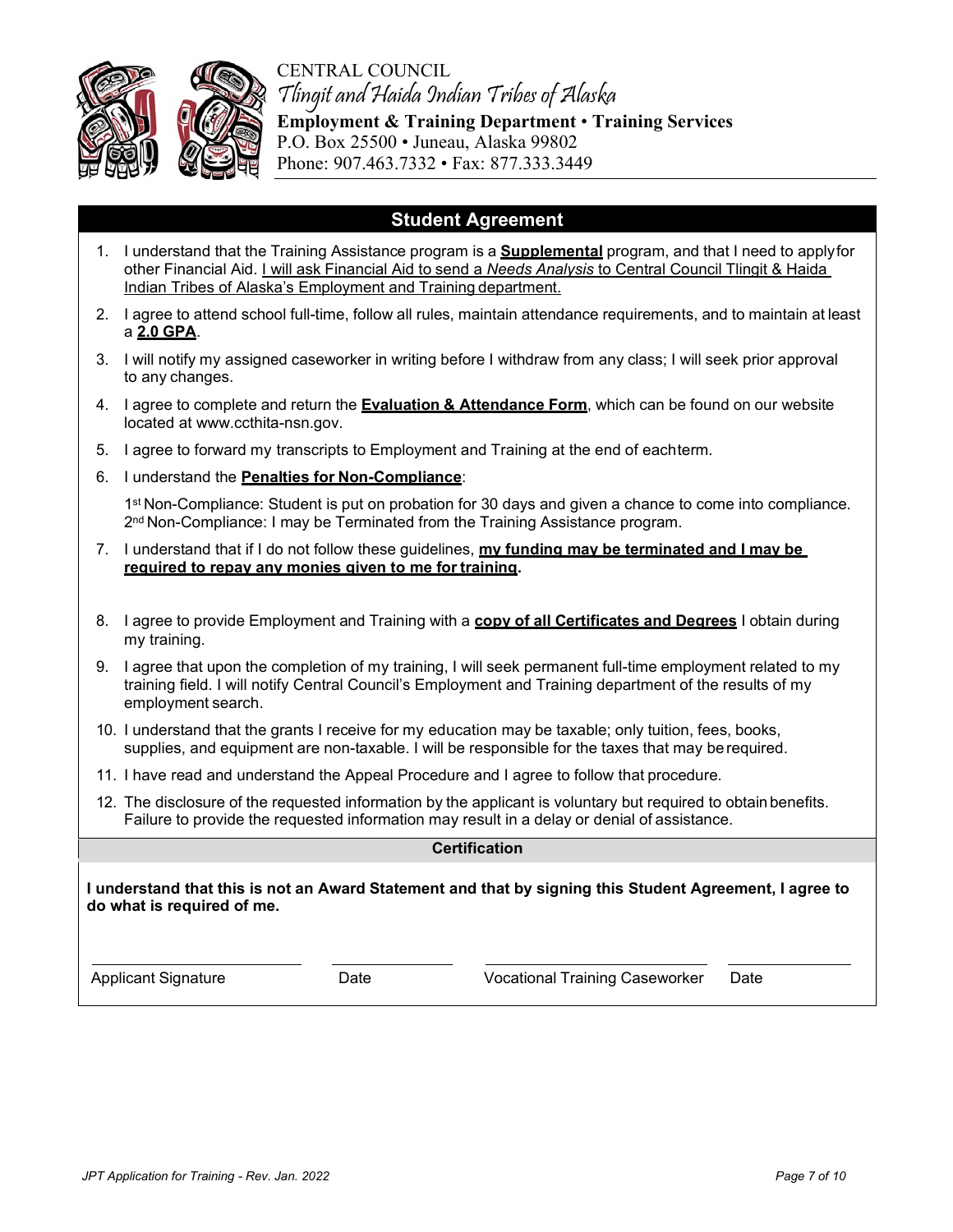

CENTRAL COUNCIL Tlingit and Haida Indian Tribes of Alaska

**Employment & Training Department** • **Training Services**  P.O. Box 25500 • Juneau, Alaska 99802 Phone: 907.463.7332 • Fax: 877.333.3449

| <b>Release of Information</b><br>Valid for no less than 36 months of start date                                                                                                                                                                                                                  |                                       |  |  |  |  |
|--------------------------------------------------------------------------------------------------------------------------------------------------------------------------------------------------------------------------------------------------------------------------------------------------|---------------------------------------|--|--|--|--|
| Student Name (Print)                                                                                                                                                                                                                                                                             | <b>Student Social Security Number</b> |  |  |  |  |
| I authorize the release of information requested by the Employment & Training department's Training Services<br>program.                                                                                                                                                                         |                                       |  |  |  |  |
| This release of information shall be in effect while I'm applying for services to help determine my eligibility for<br>Employment & Training services or while I am a recipient of Employment & Training services and for any later<br>investigations pertaining to my eligibility for services. |                                       |  |  |  |  |

Central Council must adhere to the regulations of the Federal Government; therefore, I must release information to them for verification when it is required. Please release the following information to the Central Council Tlingit & Haida Indian Tribes of Alaska, Employment & Training department upon their request:

- 1. School Transcripts/Attendance/Evaluations/AcademicConcerns/Grades
- 2. Authorization to speak with Student Counselor/Advisor/Admission Office/Financial Aid Office/ Book Store
- 3. Landlord/Tenant Lease
- 4. Utility & Bank Account information
- 5. Emergency medical documentation

Beginning Date: this release will terminate once training is complete and a copy of certificate of degree is received in Central Council's Employment & Training/Training Services office.

| <b>Student Signature</b> | Date |
|--------------------------|------|
| Case Manager Signature   | Date |

## **A REPRODUCTION OF THIS RELEASE IS AS VALID AS THE ORIGINAL**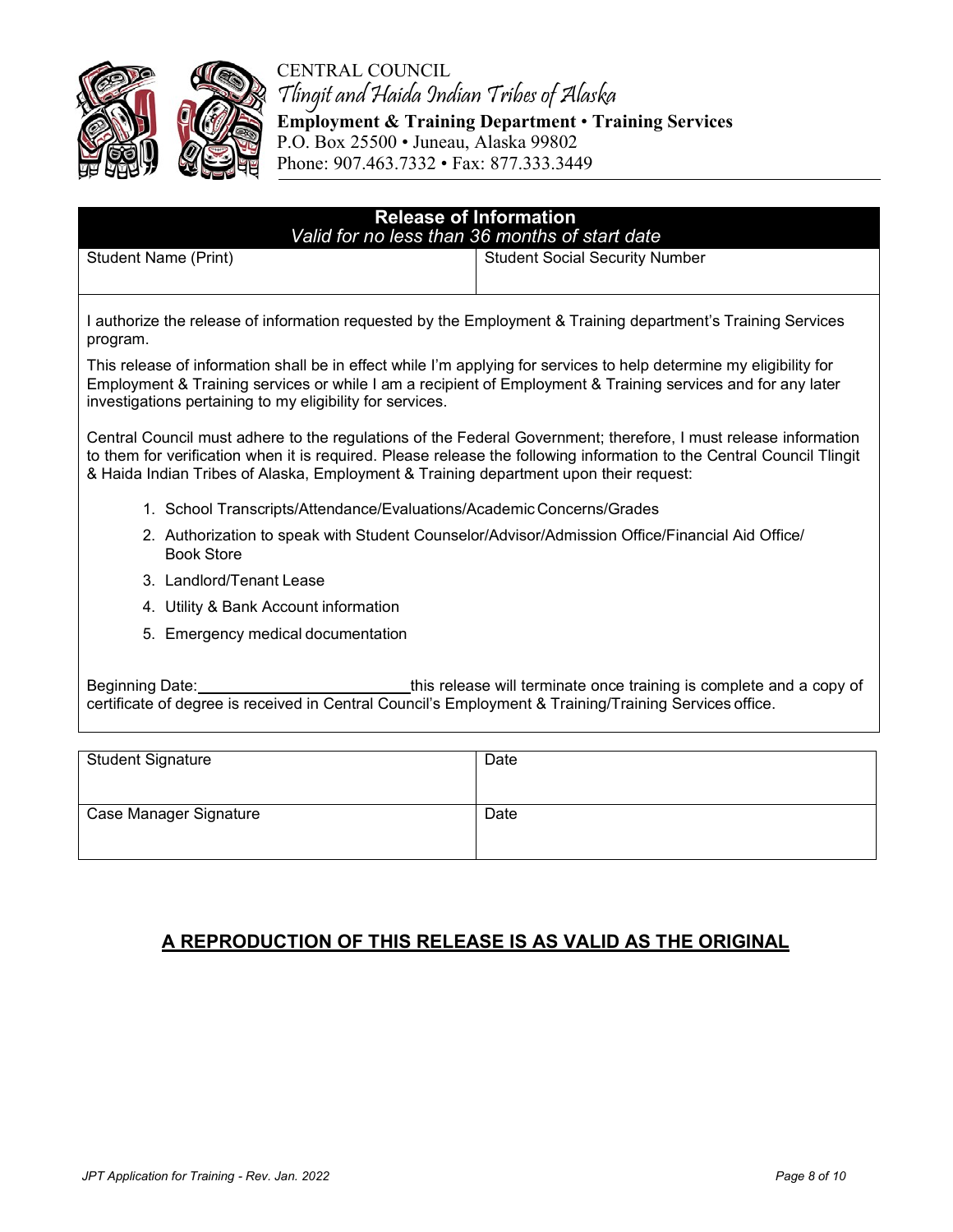

CENTRAL COUNCIL Tlingit and Haida Indian Tribes of Alaska **Employment & Training Department** • **Training Services**  P.O. Box 25500 • Juneau, Alaska 99802 Phone: 907.463.7332 • Fax: 877.333.3449

# **Applicant/Client Appeal Procedure**

Clients who have been denied services or have received a reduction of services have the right to file a written appeal by following these procedures. Decisions affecting clients are made based on a review of program policies, procedures, and the required official documentation.

### **Step 1 - Client**

- A client has ten (10) working days from the date of receipt of a decision to submit a written appeal tothe department Director/Manager or his/her designee.
- A client outside of Juneau must have their written appeal postmarked within ten (10) working days from the date of receipt of a decision.
- A client may request another person to be present at meetings or interviews. The client must notify the department Director/Manager or designee who this person is, contact information, and their role. Guidelines will need to be established to ensure confidentiality if the person is not a Central Council employee.

### **Step 2 – Director/Manager**

- The department Director/Manager or his/her designee, in consultation with subordinate staff, will make every effort to review documentation and make a decision in the shortest amount of time possible and not to exceed five (5) working days from the date of receipt of the appeal.
- A client not satisfied with the department's decision may submit a written request within five (5) working days from the date of receipt of the decision to the Program Compliance Manager or his/her designee to have their appeal reviewed by the Appeals Committee.

### **Step 3 - Appeals Committee**

- A client must complete Step 1 before the Program Compliance Manger or his/her designee will consider a referral to the AppealsCommittee.
- The Appeals Committee will review the appeal within five (5) working days of receipt.
- The client will be notified of the Appeals Committee's decision within two (2) working days after the date of its meeting.
- All decisions of the Appeals Committee are final.

Applicant Signature Date

Applicant Signature Date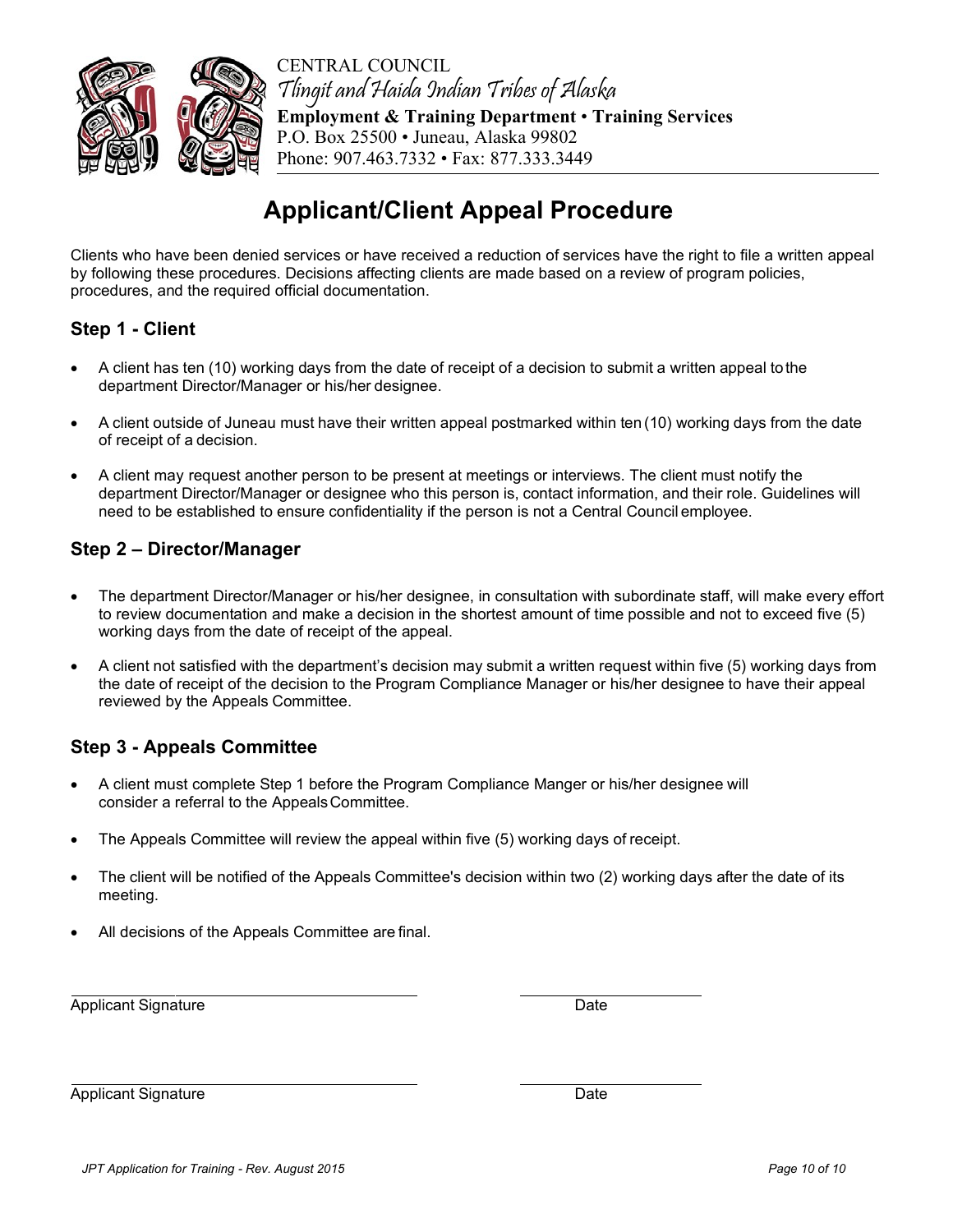

CENTRAL COUNCIL Tlingit and Haida Indian Tribes of Alaska Finance Department • Edward K. Thomas Building PO Box 25500 • Juneau, Alaska 99802 Fax: 888.922.2520 • Email: financerequests@ccthita-nsn.gov

## **Client Vendor Setup – NEEDED FOR PAYMENT**

## **Request for Client Setup**

(This form is used in lieu of the W9 form published by the Internal Revenue service) **All required forms must be completed and signed before payment is issued**

| New □ Update                                                                                                                                                                                                                   |                                                                                                                         |
|--------------------------------------------------------------------------------------------------------------------------------------------------------------------------------------------------------------------------------|-------------------------------------------------------------------------------------------------------------------------|
| Legal Name (as shown on your tax return)                                                                                                                                                                                       | <b>Social Security Number</b>                                                                                           |
| <b>Mailing Address:</b>                                                                                                                                                                                                        | <b>Telephone Number:</b>                                                                                                |
| State:                                                                                                                                                                                                                         | <u> The Communication of the Communication of the Communication of the Communication of the Communication of the Co</u> |
| Physical Address: National American Services of Address and Address and Address and Address and Address and Address and Address and Address and Address and Address and Address and Address and Address and Address and Addres | <b>Email Address:</b>                                                                                                   |
| City:<br>Zip:<br>State:<br><u>and the companion of the companion of</u>                                                                                                                                                        |                                                                                                                         |

#### **Certification:**

Under penalties of perjury, I certify that:

- 1) The number shown on this form is my correct taxpayer identification number (or I am waiting for a number to be issued to me and
- 2) I am not subject to backup withholding because: (a) I am exempt from backup withholding; or (b) I have not been notified by the Internal Revenue Service (IRS) that I am subject to backup withholdingas a result of failure to report all interest or dividends, or (c) the IRS has notified me that I am no longer subject to backup withholding and
- 3) I am a US person (including a US Resident alien)

Certification instructions: You must cross out 2 above if you have been notified by the IRS that youare currently subject to backup withholding because you have failed to report all interest and dividends on your tax return.

**Signature Date**

#### **Penalties**

**Failure to furnish TIN:** If you fail to furnish your correct TIN to a requester, you are subject to a penalty of \$50.00 for each such failure unless your failure is due to a reasonable cause and not to willful neglect. **Civil penalty for false information with respect to withholding:** If you make a false statement with noreasonable basis that results in no backup withholding, you are subject to a \$500.00 penalty.

**Criminal penalty for falsifying information:** Willfully falsifying certifications or affirmations may subject you tocriminal penalties including fines and/or imprisonment.

**Misuse of TINs:** If the requester discloses or uses TINs in violation of Federal law, the requester may besubject to civil and criminal penalties.

| $-$<br>-inance Only                         |               |
|---------------------------------------------|---------------|
| -<br>Certification:<br>$   -$<br>non<br>леп | Date<br>$  -$ |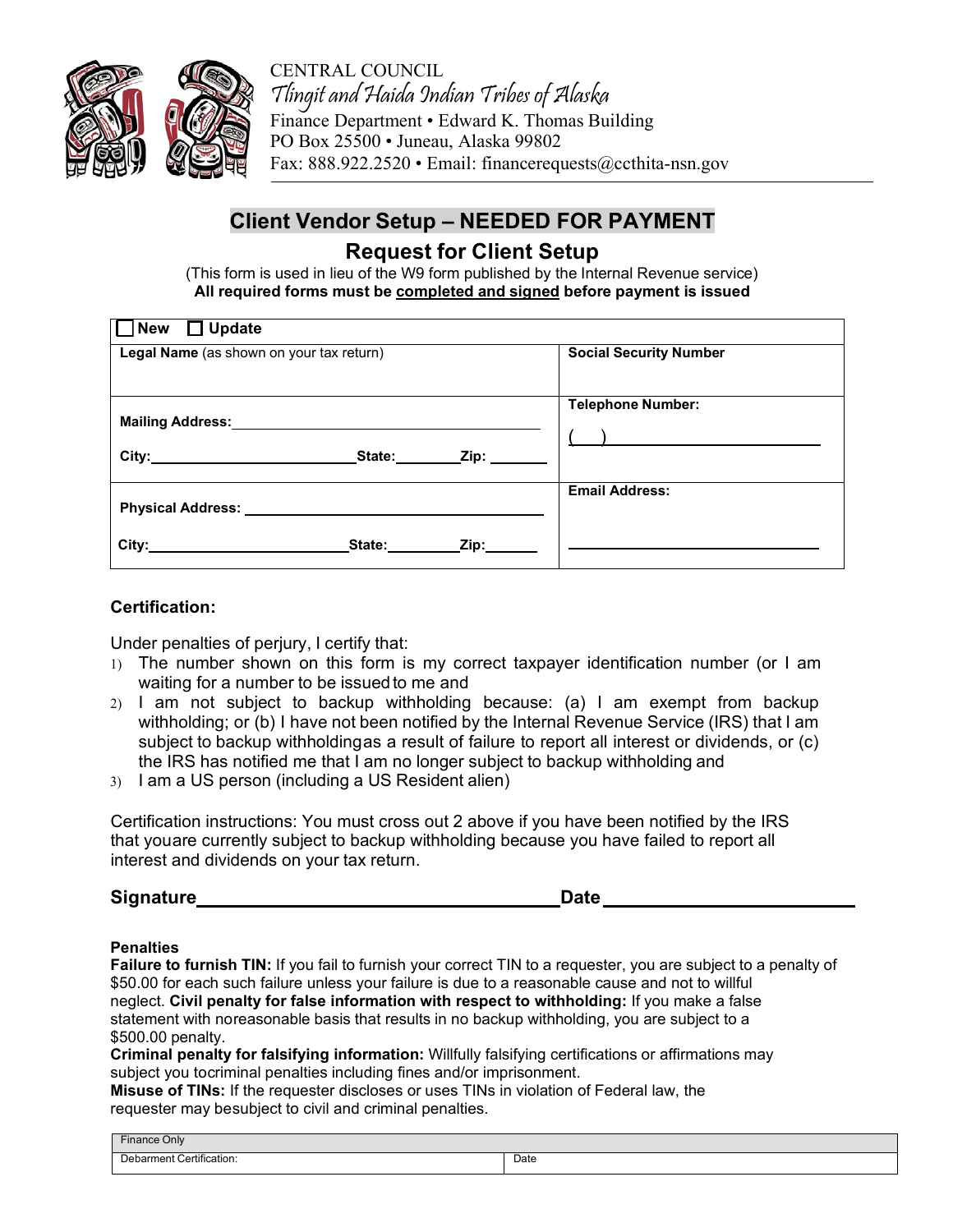

CENTRAL COUNCIL Tlingit and Haida Indian Tribes of Alaska Finance Department • Edward K. Thomas Building PO Box 25500 • Juneau, Alaska 99802 Fax: 888.922.2520 • Em[ail: financerequests@ccthita-nsn.gov](mailto:financerequests@ccthita.org)

# **Authorization for Direct Deposit**

I hereby authorize Tlingit & Haida to initiate direct deposits to my account at the financial institution named below. I also authorize Tlingit & Haida to make withdrawals from this account in the event that a credit entry is made in error.

Further, I agree not to hold Tlingit & Haida responsible for any delay or loss of funds due to incorrect or incomplete information supplied by me or by my financial institution or due to an error on the part of my financial institution in depositing funds to my account. This agreement will remain in effect until Tlingit & Haida receives a written notice of cancellation from me or my financial institution, or until I submit a new direct deposit form to the Finance Department.

| Name and Address (Please Print) $\Box$ (new address) | For verification purposes please provide<br>your Social Security Number |
|------------------------------------------------------|-------------------------------------------------------------------------|
|                                                      | <b>Phone Number</b>                                                     |
|                                                      | <b>Email Address</b>                                                    |
| Name of Financial Institution                        | <b>Financial Institute Phone Number</b>                                 |
| Your Account Number   Checking or  <br>Savings       |                                                                         |
|                                                      |                                                                         |
| <b>Transit Routing Number</b>                        |                                                                         |
|                                                      |                                                                         |

## **Please attach a voided check, deposit slip or other form of bank verification**.

Authorization Signature **Date** Date